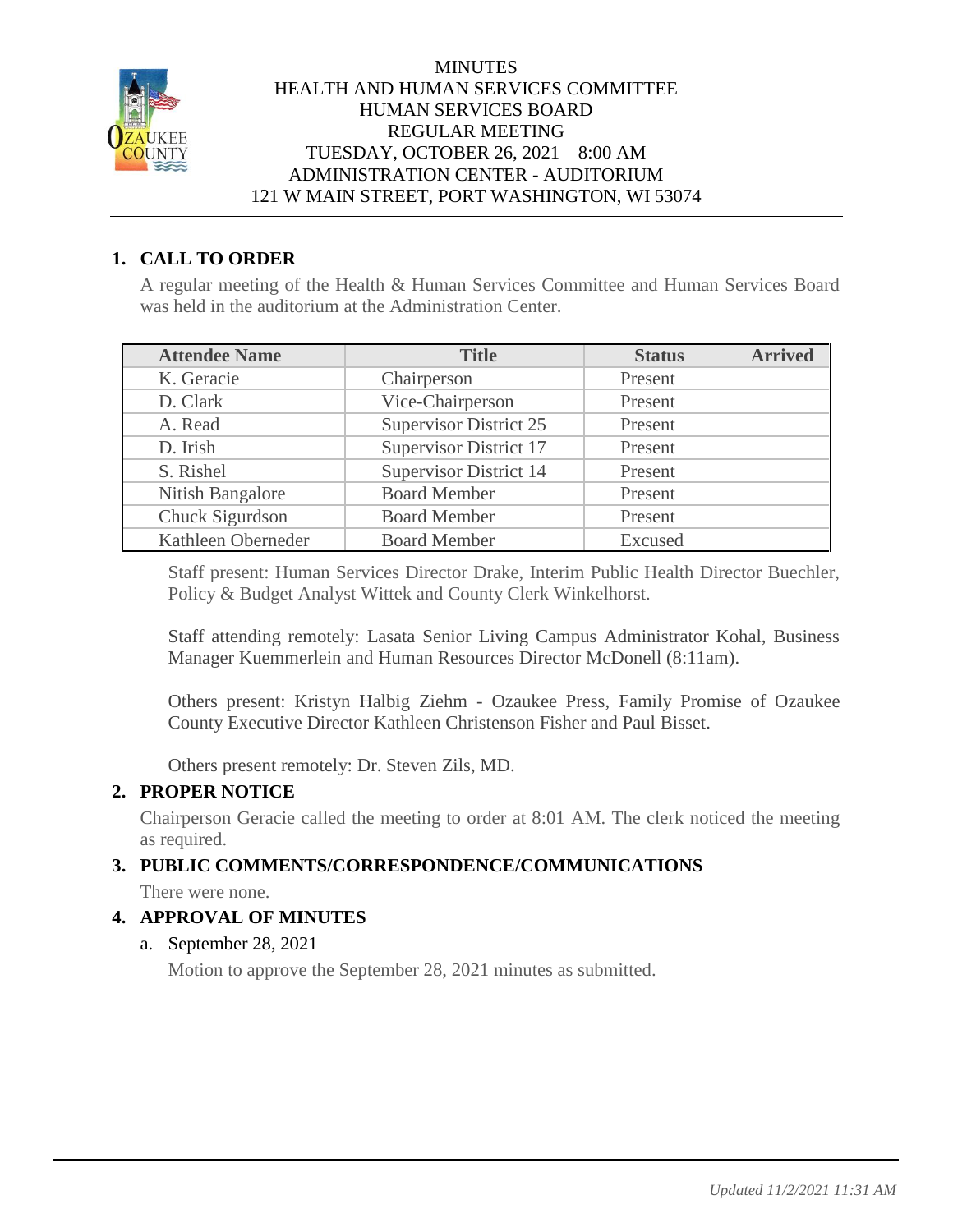| HEALTH AND HUMAN SERVICES COMMITTEE |                                                           |  |  |
|-------------------------------------|-----------------------------------------------------------|--|--|
| <b>RESULT:</b>                      | <b>APPROVED [UNANIMOUS]</b>                               |  |  |
| <b>MOVER:</b>                       | D. Irish, Supervisor District 17                          |  |  |
|                                     | <b>SECONDER:</b> A. Read, Supervisor District 25          |  |  |
| <b>AYES:</b>                        | Geracie, Clark, Read, Irish, Rishel, Bangalore, Sigurdson |  |  |
| <b>EXCUSED:</b>                     | Oberneder                                                 |  |  |

## **HUMAN SERVICES BOARD**

#### **5. ACTION ITEMS:**

a. Amendment to the Subrecipient Agreement between Ozaukee County and Family Promise of Ozaukee County

Motion to approve the amendment to the Subrecipient Agreement.

| HEALTH AND HUMAN SERVICES COMMITTEE |                                                           |  |  |  |
|-------------------------------------|-----------------------------------------------------------|--|--|--|
| <b>RESULT:</b>                      | <b>APPROVED [UNANIMOUS]</b>                               |  |  |  |
| <b>MOVER:</b>                       | D. Irish, Supervisor District 17                          |  |  |  |
|                                     | <b>SECONDER:</b> A. Read, Supervisor District 25          |  |  |  |
| AYES:                               | Geracie, Clark, Read, Irish, Rishel, Bangalore, Sigurdson |  |  |  |
| <b>EXCUSED:</b>                     | Oberneder                                                 |  |  |  |

b. Award of Design/Build Construction Contract by Subrecipient Family Promise

Two bids were received: 1) KPH Construction Corp. \$1,499,485 and 2) American Construction Services, Inc. \$1,800,000.

Motion to approve the subrecipient Family Promise of Ozaukee County awarding the contract to the lowest responsible bidder KPH Construction Corp. for \$1,499,485.

Chairperson Geracie requested that Family Promise provide quarterly updates on the project.

| HEALTH AND HUMAN SERVICES COMMITTEE |                                                           |  |  |
|-------------------------------------|-----------------------------------------------------------|--|--|
| <b>RESULT:</b>                      | <b>APPROVED [UNANIMOUS]</b>                               |  |  |
| <b>MOVER:</b>                       | D. Clark, Vice-Chairperson                                |  |  |
|                                     | <b>SECONDER:</b> D. Irish, Supervisor District 17         |  |  |
| AYES:                               | Geracie, Clark, Read, Irish, Rishel, Bangalore, Sigurdson |  |  |
| <b>EXCUSED:</b>                     | Oberneder                                                 |  |  |

# **HUMAN SERVICES COMMITTEE**

## **6. LASATA CAMPUS**

#### *a. Discussion Items:*

#### 1. Lasata Recruitment and Retention Bonuses

Ms. Kohal provided information that staff had obtained when researching "like" organizations and options for vacant positions that are in demand. Currently, Lasata Campus has four RNs, four LPNs, forty-four CNAs, eight culinary and five personal care worker positions vacant.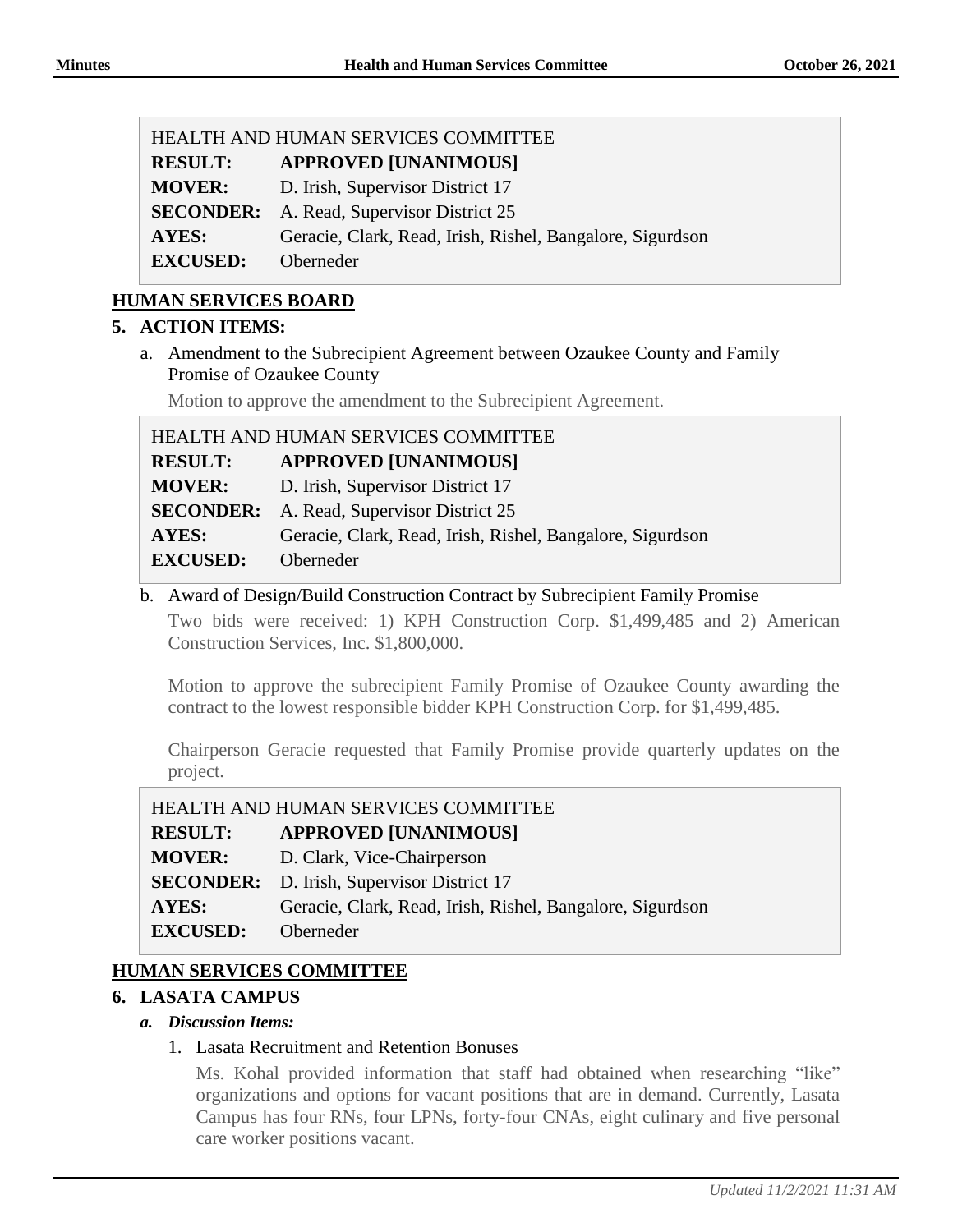"Like" organizations are competing for the same talent. Some employees will leave the organization to capture sign in bonuses in other organizations who offer them at three months and the final bonus at six months. Issues for staff are forecasting and securing staffing for 3-6 months and rewarding current staff.

8:11 AM Human Resources Director McDonell joined the meeting.

Mr. McDonell spoke to the possible use of Stimulus Funds as an option for recruitment bonuses and consideration of a trial bonus program.

Discussion on recognizing current employees, exit interview results, surveys, spreading out compensation versus a lump sum, short-term versus long-term, increase wages, sustainability, and consideration of developing a two-year plan including bonus and wage increase for recruitment and retention.

8:47 AM Supervisor Clark excused.

The direction from the committee was for staff to formulate a plan based on the discussion for staff retention and recruitment through sign on bonuses and wage adjustments for direct care positions.

#### *b. Management/Financial/Informational Reports*

#### 1. Lasata Campus Monthly Reports

There were no questions.

## **7. VETERANS SERVICES OFFICE**

## *a. Management/Financial/Informational Reports*

# 1. Veterans Services Report

There were no questions.

#### **8. PUBLIC HEALTH**

#### *a. Discussion Items:*

## 1. COVID Update

Ms. Buechler provided an update on vaccination rates and plans to open an internal clinic in the office for booster shots for Moderna on Tuesdays beginning in November.

Dr. Zils offered comments from the hospital perspective on the vaccine rates.

## 2. Public Health Officer Recruitment

No new information to report at this time.

#### *b. Management/Financial/ Informational Reports*

1. Public Health Financial Report

There were no questions.

## **9. HUMAN SERVICES**

#### *a. Action Items:*

1. Ordinance: Human Services Department User Fee Schedule